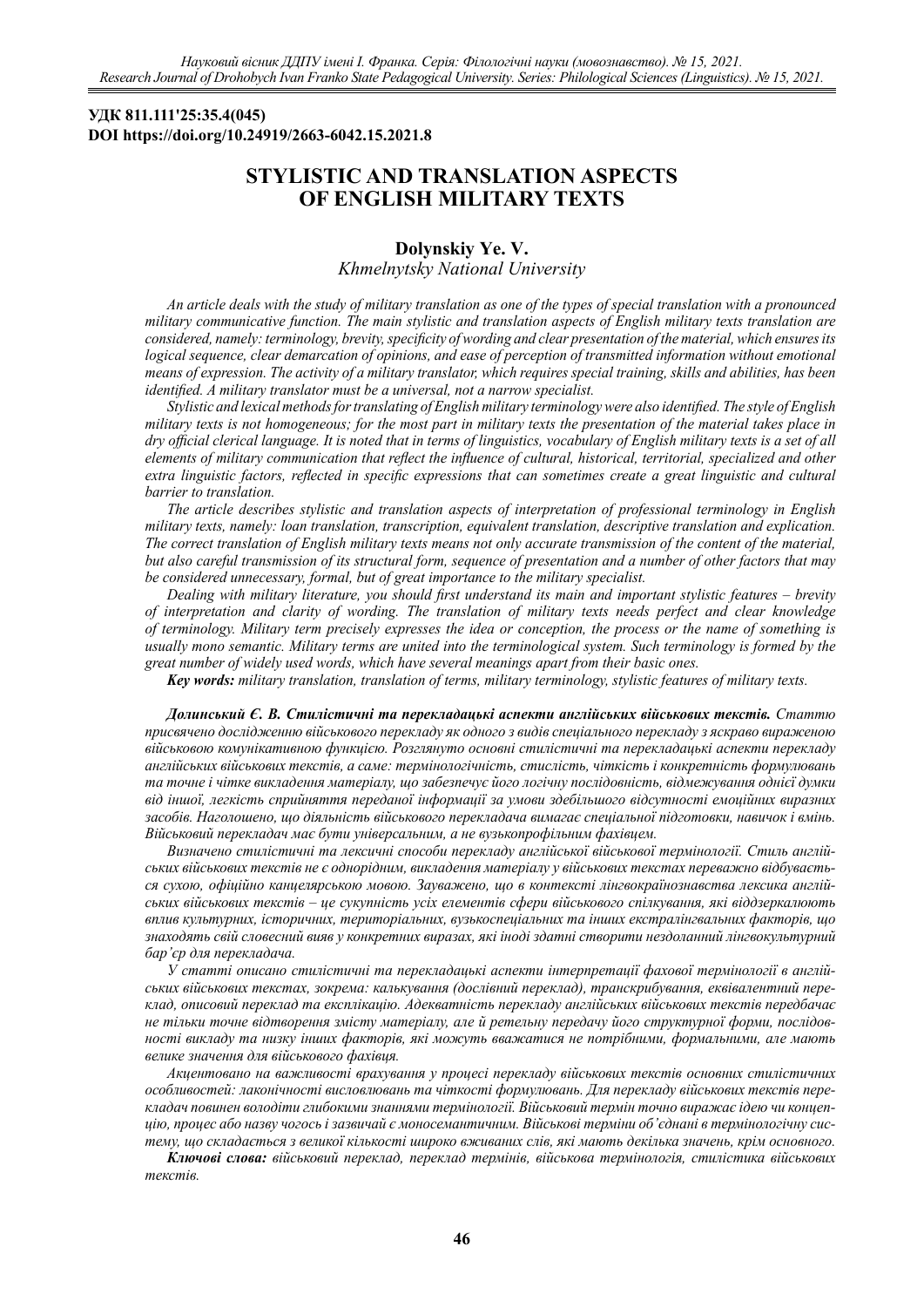**Defining the problem and argumentation of the topicality of the consideration.** Military translation has developed over the centuries. Since the mankind evolution, the sphere of military translation has developed extremely, and even today military terminology and its language structure are growing every day. The content of modern military terminology is quite dynamic. It is constantly changing and acquiring new qualities. Different terms appear due to the emergence of new weapons, military equipment and renovation of military force [12, 34].

In military translation, the accuracy of translation is of great importance, since the translated material can serve as a basis for making important decisions, conducting military operations, etc. Therefore, the adequacy of the translation of military materials involves not only the accurate transfer of content, but also a more careful transfer of its structural form, order of parts and placement of material, sequence of presentation and a number of other factors that may seem unnecessary, formal, but important for the military specialist. For example, in military documents the order of paragraphs and subparagraphs, their designation (Arabic numerals and letters of the Latin alphabet), the accuracy of dates and times, coordinates, geographical names, numbering and names of parts and divisions and other data [4, 19].

**Analysis of recent research and publications.** A few scientific and methodical works of the last century (L. L. Neliubin, H. M. Strelkovskyi, R. K. Miniar-Bieloruchev, M. Ya. Tsvillinh, L. K. Latyshev, A. F. Shyriaiev, V. M. Shevchuk), as well as modern scientific research (O. H. Kniazieva, M. K. Harbovskyi and E. M. Mishkurov, P. P. Banman, N. M. Romanenko and E. Shahardynova, E. K. Shoryn and others) are devoted to the problems of military translation. In Ukraine, certain aspects of military translation were studied by V. V. Balabin, P. A. Matiusha, M. B. Bilan, S. Ya. Yanchuk, B. A. Dzis, L. M. Honcharuk, O. M. Nikiforova and others [1, 67; 2, 99–100].

**Setting the goals and tasks of the article.** The **goal** of the article is to reveal the stylistic and lexical features of the translation of military terminology and its reproduction in texts on various topics. The main **tasks** of the article are: to reveal the concept of "military terminology" and to define the responsibilities of a military translator; to determine stylistic and lexical ways of translating military terminology.

**The outline of the main research material.** Military translation is a very specific discipline. This sometimes requires detailed knowledge of military science and even hierarchical structures in the army.

Military translation is a type of special translation with a pronounced military communicative function. A distinctive feature of military translation is the great terminology and accurate and clear presentation of the material in the relative absence of expression of emotional means.

A thorough knowledge of military terminology is required for a military translator. All military texts are full of specific military and technical terms, abbreviations and idioms.

Many of these terms and definitions can have a huge variety of interpretations, depending on the context. There

may also be a case where there is a need to translate idiomatic military expressions and slang. In this case, you need to rely on vocabulary as well as your own skills [5, 97].

L. L. Neliubin believes that all military materials differ from other materials by the saturation of special military vocabulary, extensive use of military and scientific and technical terminology; the presence of a certain amount of military translation; some aspects of variability of stable phrases; military characteristic only for communication nomenclature and special abbreviations and symbols, only used in military materials; and in terms of syntax extensive use of elliptical (especially in military documentation) and cliché constructions. The researcher distinguishes in military translation military-artistic, military-political, military-scientific, military-technical materials, acts of military administration (various military documents) [9].

The translation of military terminology creates great difficulties, because the correct translation cannot be done without a careful, sometimes even etymological analysis of its components. Usually the translation of this group of terms is achieved through: descriptive translation; loan translation; partial or complete transliteration; transliteration or literal translation; transcription [5, 100].

It should be noted that the main translation error of such terms is that translators sometimes try to find a literal correspondence of a foreign term to Ukrainian documents.

This approach is not entirely correct, because, firstly, it erases the specifics of the realities of a foreign army, and secondly, there may be an error due to the fact that these terms may express concepts specific only to this army, and therefore not to correspond to the realities accepted in the Ukrainian army [5, 100; 11].

L. L. Nelyubin compiled his own classification of combat documents according to their type and nature into the following groups: orders, directives, official letters, memos, summaries, negotiation tables, codes, call sign tables and other operational and tactical documents, the value of which is determined by their novelty; officially printed publications (charters, guidelines, instructions); geographical documents (maps, diagrams, etc.); personal documents and insignia of connections; diaries, notebooks, personal notes and photos; private correspondence; newspapers and other printed publications; announcement of civil authority [9, 139–140].

One of the important problems of achieving the adequacy of translation is transfer of the original style. The stylistic aspect of translation is the correct choice of lexical and grammatical means in accordance with the general functional and communicative orientation of the original, taking into account the existing literary norms of the language in which the translation is performed. The concept of "style" is understood as a variety and modification of literary language; the manner of speech expression in different areas, conditions, forms (oral and written) of communication; art of the word. L. L. Nelyubin has his own definitions of concepts: "style", "language style" and "speech style" [10].

The style of military materials is not homogeneous. In military texts, there are two tendencies in the presentation of material: either in official clerical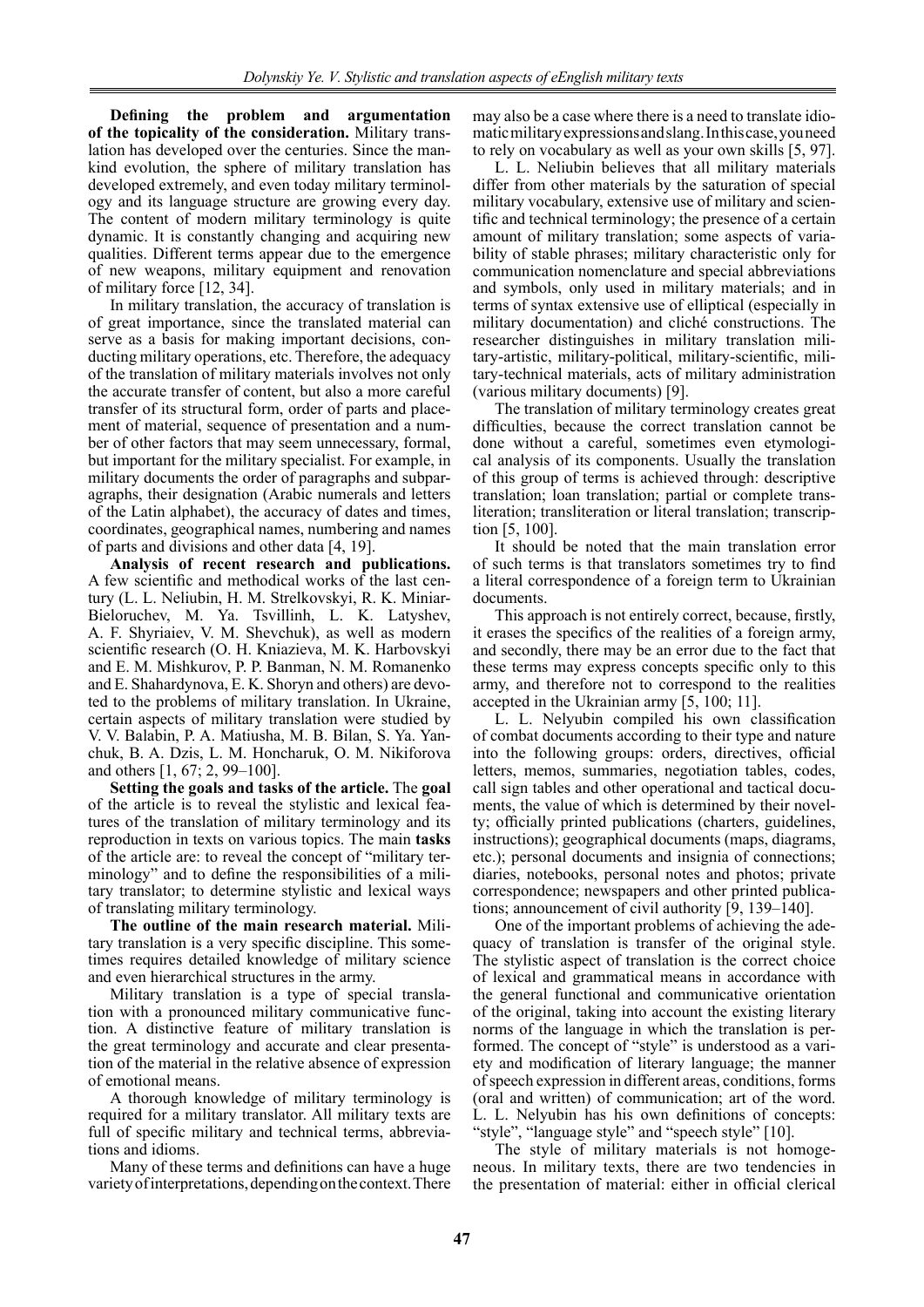language with the use of complicated, often archaic inversions and constructions, or in simple, colloquial, even familiar language [5, 98].

The latter tendency is observed mainly in military and military-technical materials for ordinary and non-commissioned officers. This tendency is primarily due to the desire to make official statutory materials and complicated technical texts more accessible to the majority of servicemen. Because of this, many military journalistic texts have explanatory illustrations, tables, diagrams and charts that help to bring to the reader the essence of the issue being taught. In all cases, the translator should seek to convey the original material, using the Ukrainian military style of presentation of relevant materials, neutralizing in the Ukrainian language unnecessary imagery and slang elements existing in the original, because they are not inherent in Ukrainian military materials [5, 97].

Most military texts are divided into four functional styles: Conversational (casual style, informal communication); Formal business (formal communication style); Information and journalistic (style of media, press or media); Scientific and technical (style of scientific and technical literature) [9, 24].

There are the following technical and stylistic techniques:

1. Logical segmentation of the text. This technical and stylistic technique is used to express the logic and clarity of expression. It is achieved by clear segmentation of the text into subsections, items, paragraphs, and so on.

This technique is especially evident in combat documents, where the sequence of items is strictly regulated and the number of the paragraph in the combat order determines its content.

In military-scientific and military-technical texts, the method of segmentation is used without special regulation by paragraphs, but it is clearly traced in all military texts in the form of their division into parts, sections, chapters, paragraphs and indents. Logical segmentation of the text is also facilitated by its graphic design that is different font selections. In the statutory literature, segmentation is often used in the form of listing individual items from a new line beginning with a dash.

2. The second technique, which provides a certain stylistic color of the language work, could be called a communicative actualization. The question of the actual division of the proposal is very important, which is why it was the subject of lively discussion among the representatives of the Prague Linguistic Circle [1; 7].

The stylistic definiteness of a military text is organically connected with its semantic and structural organization. The military text already has the corresponding stylistic marking at the level of supra-phrase unity (paragraph), which is characterized by a set of certain stylistic features.

However, the stylistic definiteness of a paragraph is not always fully predictive of the stylistic essence of the entire military text. Such cases are most often observed in military-political texts. Depending on the speech situation, military texts can be produced in both written and oral versions, but most types of military texts exist in written forms [1, 70].

V. M. Lisovskyi notes that the main stylistic features of military-technical texts are accurate and clear presentation of the material, in the almost complete absence of those expressive elements that give the speech emotional expressiveness. The main emphasis is on the logical, not the emotional side of the presentation. In military texts there are also no methods of general imagery of utterance, which are completely unnecessary when describing various technical devices. However, this cannot be said of the military-technical terminology itself. Sometimes technical terms already have imagery by their origin, but due to frequent use the imagery is usually erased, and the term itself is perceived without figurative characteristics [6; 7, 303].

Military vocabulary is divided into three main groups:

1) Military terminology, which means concepts that are directly related to military affairs, the armed forces, methods of armed struggle, etc.;

2) Military-technical terminology, which includes scientific and technical terms;

3) Emotionally colored military vocabulary (slang), represented by words and phrases that are often used mainly in the spoken language of American servicemen and are in fact stylistic synonyms of the relevant military terms.

The correct translation of military materials depends to a large extent on the correct translation of terms, because most of the military vocabulary is represented by military and military-technical terms that represent the maximum semantic load [8, 66–67; 10, 13–14].

Let's consider some examples of military texts translation, as well as analyze the ways in which military terminology was translated, namely: loan translation, transcription, equivalent translation, descriptive translation and explication.

1. *The internal ballistics characteristics of barreled weapon depend on chemical composition of propelling charge, its burning velocity, powder grains size and shape and confinement. The length of barrel and chamber volume, are also influenced the features* – *Внутрішні балістичні характеристики стволової зброї залежать від хімічного складу порохового заряду твердого ракетного палива, швидкості його горіння, зернистості пороху, форми та щільності заряджання. Довжина ствола та об'єм камери також впливають на ці якості*.

Analyzing our translation, we can see that the term "barreled weapon" was translated using an equivalent translation. After all, the word "barreled" translates as: "бочкоподібний". In this case, we need to find the correct equivalent in the military dictionary.

The term "propelling charge" was translated by descriptive translation. After all, if we translate by the method of tracing, for example, the term will lose its meaning in the sentence.

The term "confinement" is translated by explication. In this case, the lexical unit of the original language is replaced by a phrase that conveys its meaning. In loan translation, the term "confinement" means «ув'язнення» or «обмеження», this does not fit the context of the sentence.

"Length of barrel" was translated using the method of loan translation.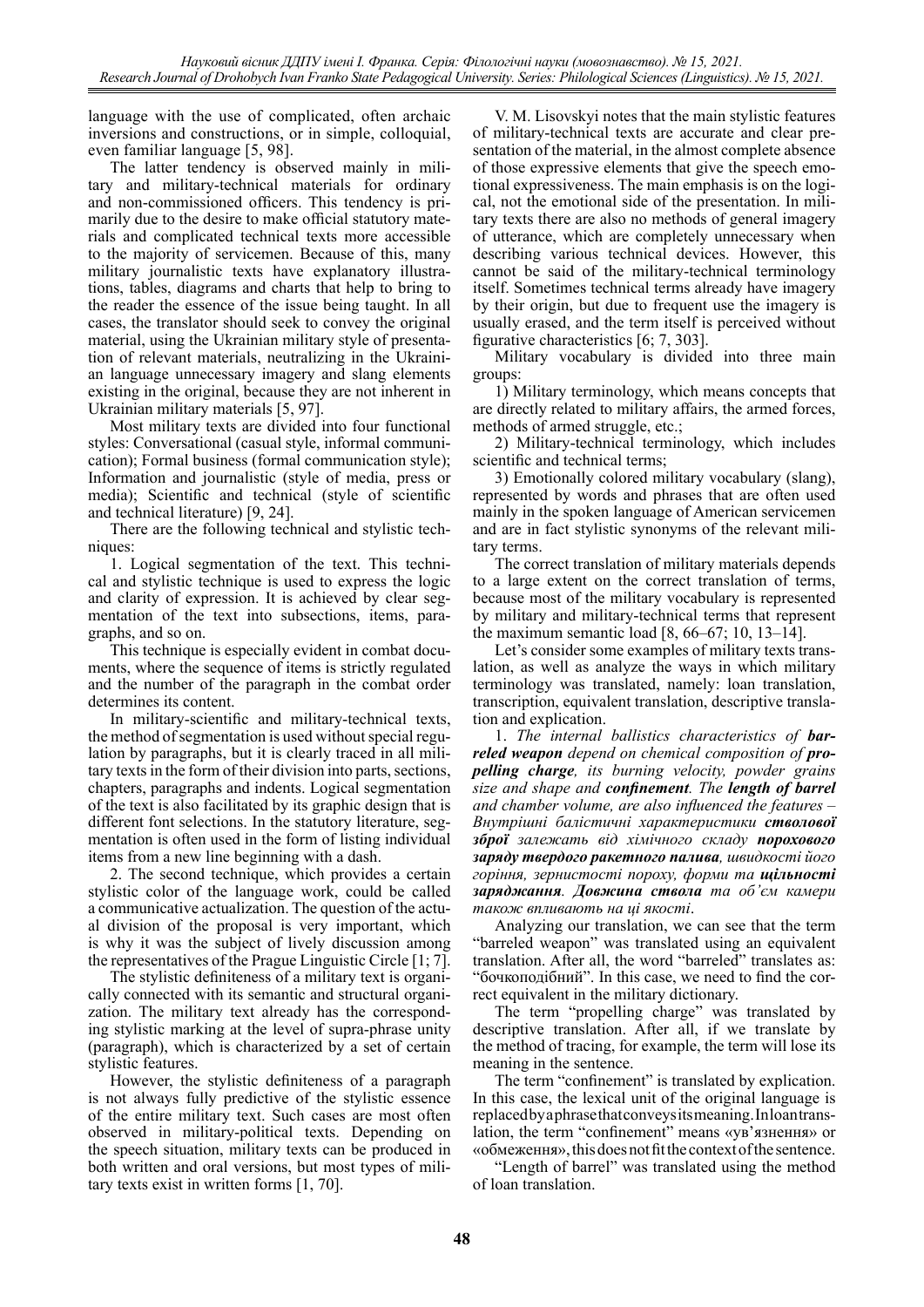2. *Close to the muzzle, the out flowing gases have a much higher velocity than the projectile; consequently, they overtake and pass the projectile* – *Близько до вихідного отвору вогнепальної зброї, порохові гази мають значно більшу швидкість ніж снаряд; тому вони обганяють та оминають снаряд*.

The term "muzzle" was translated by descriptive translation so that readers can understand what the text is about. After all, the word "muzzle" literally means «дуло».

The phrase "out flowing gases" is translated using an equivalent translation method. The equivalent was found in military dictionaries. Such translation is more appropriate to the context of the sentence.

3. *There are three basic types of operation for semiautomatic and automatic small arms – gas operation,recoil operation, and blow back operation* – *Існує три основні види операцій для напівавтоматичної та автоматичної стрілецької зброї – принцип відведення порохових газів, принцип використання сили віддачі та принцип використання віддачі затвору***.**

The term "small arms" was translated using an equivalent translation method.

In this case, you need to refer to the military dictionary to find the equivalent of the word "small".

The terms "gas operation", "recoil operation" and "blow back operation" are translated using the descriptive method. This was done in order to clarify the meaning of the phrase.

1. *Hammer or, in some cases, the bolt itself is held in a cocked position by a piece called the sear* – *Молоточок, або в деяких випадках, сам затвор, утримується у зведеному положенні шматочком, який називається шептало*.

The term "cocked position" is translated using the loan translation method. This kind of translation gives the correct semantic meaning in the sentence.

The term "sear" is translated using an equivalent translation method. The word itself means «автоматичний спуск» or «спусковий важіль», but with the help of "military slang", military dictionaries suggest only such an equivalent as «шептало».

2. *Antitank guided mortar projectile is called a "firing bomb mortars" because it fires by missiles* – *Протитанкова керована мінометна міна називається «бомбометом», оскільки вона стріляє ракетними снарядами*.

The term "anti tank guided mortar projectile" was translated by loan translation.

The term "firing bomb mortars" is translated using an equivalent method of translation and omission, for a clearer meaning of the term.

**Conclusions and directions for further research in this area**. All military texts are full of specific military and technical terms, abbreviations and idioms. Many of these terms can have a huge variety of interpretations, depending on the context. The style of transmission in the Ukrainian language must comply with the norms of the "military" language adopted for the relevant type of documents. In these cases, the translator should try to convey the original material, using the Ukrainian military style of the relevant material's presentation [5, 98].

The article identified methods of military terminology translation, namely: loan translation, transcription, equivalent translation, descriptive translation and explication. Most military terms and abbreviations are translated by means of the equivalent translation and tracing method, and the least by the transcoding method. In order to translate military terms clearly and intelligibly, it is necessary to constantly refer to military dictionaries and information resources on the Internet.

**Prospects for further research** are the further study of military abbreviations examples and the analysis of ways of their translation.

#### **BIBLIOGRAPHY**

1. Балабін В. В. Жанрово-стильова специфіка військового перекладу. *Науковий вісник Міжнародного гуманітарного університету*. *Серія : Філологія*. Київ, 2018. № 34. Т. 2. С. 67–73.

2. Балабін В. В. Об'єкт і предмет теорії військового перекладу. *Науковий вісник Міжнародного гуманітарного університету. Серія : Філологія.* Київ, 2017. № 31. Т. З. С. 97–100.

3. Балабін В. В., Лісовський В. М., Чернишов О. О. Основи військового перекладу (англійська мова) : підручник. Київ : ВІКНУ, 2008. 587 с.

4. Бархударов Л. С. Язык и перевод (Вопросы общей и частной теории перевода). Москва : Международные отношения, 1975. 240 с.

5. Зайцева М. О. Особливості перекладу термінів у текстах на військову тематику. *Науковий часопис НПУ імені М. П. Драгоманова. Серія 9 : Сучасні тенденції розвитку мов*. Київ, 2013. Вип. 10*.* С. 96–102.

6. Лісовський В. М. Військово-технічний переклад (англійська мова) : підручник / за ред. В. В. Балабіна. Київ : ВІКНУ, 2010. 950 с.

7. Лісовський В. М. Сутність поняття «військово-технічний текст». *Молодіжна військова наука у Київському національному університеті імені Тараса Шевченка* : тези доп. всеукр. наук.-практ. конференції молодих вчених, ад'юнктів, слухачів, курсантів і студентів (м. Київ, 26 квіт. 2018 р.). Київ : ВІКНУ, 2018. С. 302–303.

8. Мальцев Д. Д. Особливості перекладу військової термінології. *Дебют* : зб. тез доповідей студентів факультету грецької філології за результатами участі в Декаді студентської науки 2017 / за заг. ред. докт. політ. наук, проф. К. В. Балабанова, докт. екон. наук, проф. О. В. Булатової. Маріуполь, 2017. С. 65–68.

9. Нелюбин Л. Л. Перевод боевых документов армии США. Изд. 2-е, перераб. и доп. Москва : Воениздат, 1989. 190 с.

10. НелюбинЛ.Л., ДормидонтовА.А., ВасильченкоА.А. Учебник военного перевода. Москва : Воениздат, 1981. 106 с. 11. Пумпянский А. Л. Чтение и перевод английской научной и технической литературы : Лексика, грамматика,

фонетика, упражнения. Минск : Попурри, 1997. 213 с.

12. Joseph Babatunde Fagoyinbo. The Armed Forces: Instrument of Peace, Strength, Development and Prosperity. Bloomington, USA : AuthorHouse, 2013. 504 p.